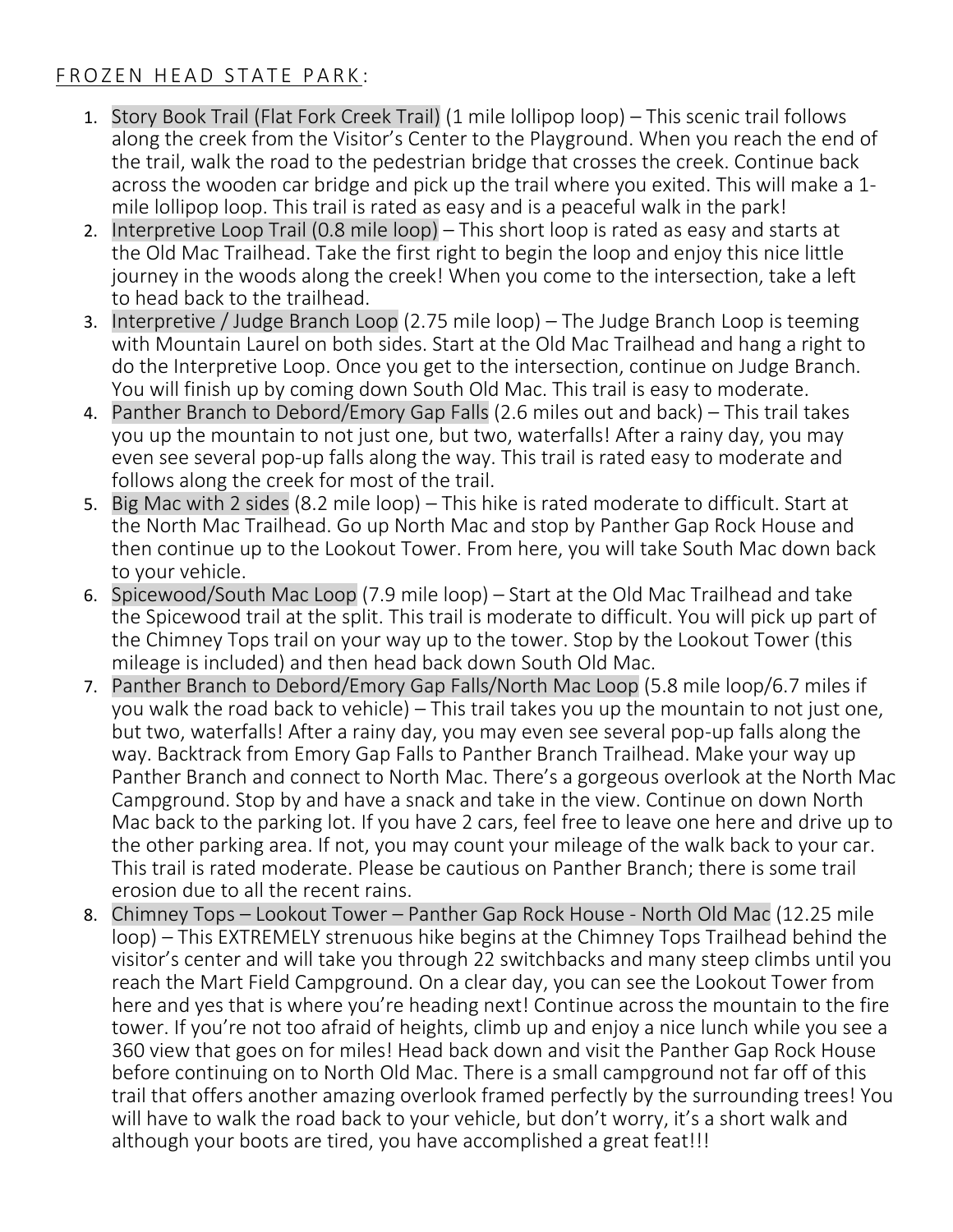- 9. Bird Mountain / Emory Tract Section of Cumberland Trail (7.8 mile loop) This trail starts at the Big Cove Campground at the infamous yellow gate that has meant victory or defeat to many Barkley Marathoners! Head up the gravel road to the Bird Mountain Trailhead. Once you get to the top, hang a right until you reach Castle Rock (not North Bird). After you enjoy this neat little section of the trail, turn around and head back in the opposite direction. This should put you on the Emory Tract Section of the Cumberland Trail. Follow this trail to Ross Gap Trail (this road is rocky and rutted and makes this trail a little more difficult). It adjoins near Rocky Fork to another trail that will take you back to the Visitor's Center. (NOTE: There is a creek crossing, be prepared to take an alternate route via the road back to the Visitor's Center if the water is high or freezing!) From there, you can walk back to your car and enjoy the Flat Fork Creek Trail just past the wooden bridge.
- 10. Lookout Tower East (6.3 miles out and back) This trail starts on Petros Hwy. It is the shortest route to the Lookout tower and is rated moderate to strenuous. Along the way, you will take the short spur to the Old Prison Mines (mileage is included).
- 11. Lookout Tower West (12.6 miles out and back) This trail starts at the infamous yellow gate at the Big Cove Trailhead. It is an old Jeep road to the tower and is rated moderate to strenuous. This trail is an out and back; once you reach the tower, you will turn around and head back the same path.

Website: Frozen Head State Park — [Tennessee State Parks \(tnstateparks.com\)](https://tnstateparks.com/parks/frozen-head) Facebook: <https://www.facebook.com/FHSPNA/> Map: Frozen Head web.jpg (1584×1224) (tnstateparks.com)

### OBED WILD & SCENIC RIVER:

- 12. Boulder Field Trail (0.8 miles out and back) This trail takes you down to the boulder field where you can roam around the massive boulders for hours! Gorgeous sandstone formations will amaze you and you may even see some climbers hanging out!
- 13. Bridge Trail to Overlook (1 mile out and back) This hike is a moderate to strenuous hike that starts at Lilly Bridge parking lot and continues up to Lilly Overlook. Along the way, you can veer off to the trails on the left to see Upper and Lower Melton Mill Falls (please be careful, as these trails are NOT cleared regularly and can be dangerous).
- 14. Point Trail/Overlook Trail (4.4 miles out and back) This trail is rated moderate and will take you to breathtaking overlooks (Caution: These are unprotected overlooks) and some amazing corridors of Mountain Laurel! The trailhead starts about 0.2 miles from the overlook on the wide path.
- 15. Overlook Trail (0.6 miles out and back) This trail is rated easy and will take you to the boardwalk/overlook where you can enjoy a beautiful view of the river gorge. Even on gray days, this view is amazing!
- 16. Emory River Nature Trail (1 mile loop) This trail is rated easy to moderate. This trail starts at the Rock Creek Campground and uses a portion of the CT before making a steep descent back down to the river. You will get to enjoy the best of both worlds, the boulders on the bluff and back down to the gorge. The Mountain Laurel makes a nice canopy while walking along the river. If you catch it at the right time, the blooms are beautiful in this area!
- 17. Emory River Gorge Section of the Cumberland Trail (2.6 miles out and back) This trailhead starts at the Nemo Bridge parking lot. This moderate trail will climb up from the river and will eventually land you on top of a train tunnel. This overlook provides a gorgeous view of the Emory River (Caution: This is an unprotected overlook). Continue on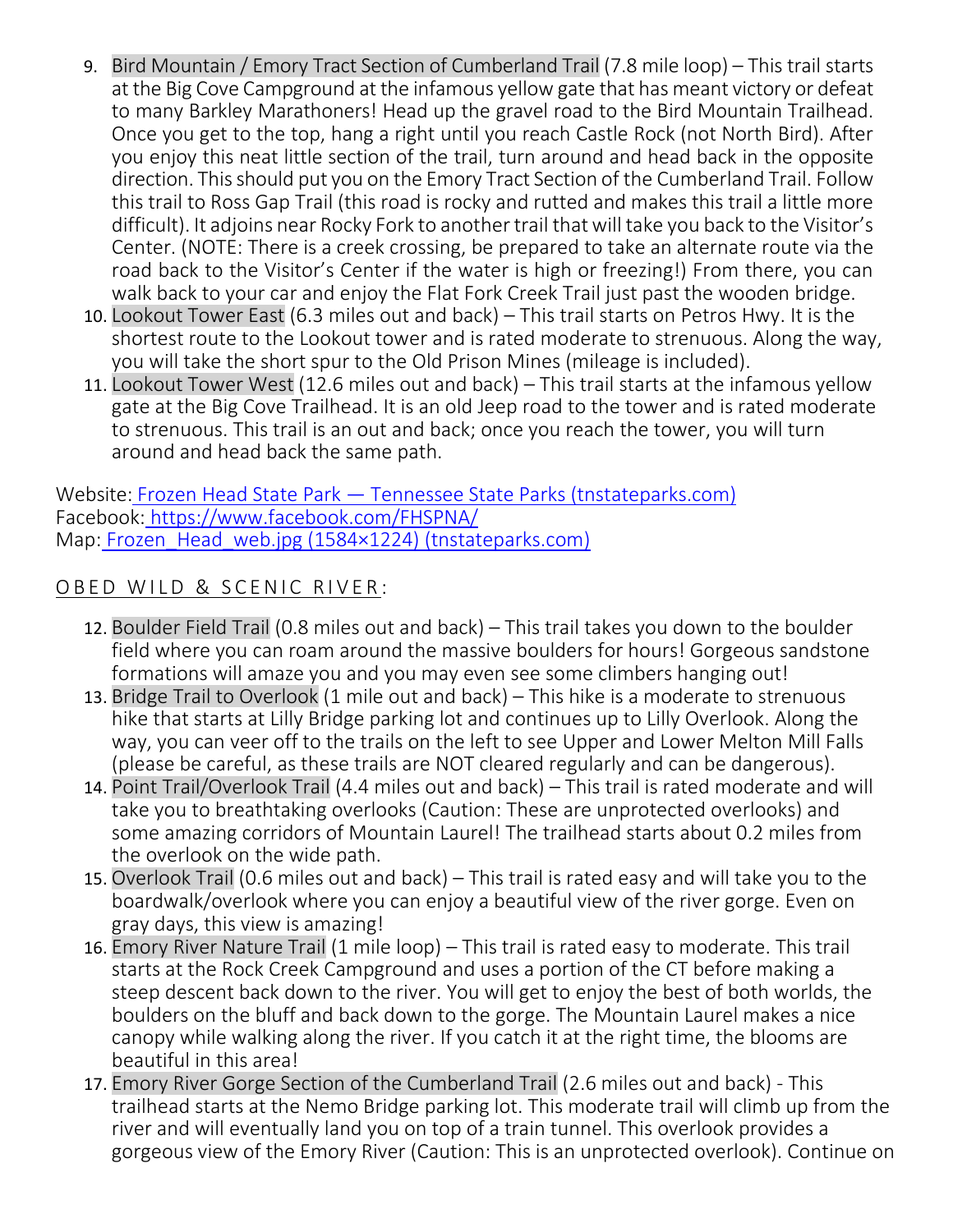past the tunnel to the End of Trail sign and after a nice spring shower, there will be a little cascade to complete your journey!

- 18. Obed River Section of the Cumberland Trail to Alley Ford (4.8 miles out and back) This trailhead starts at the Rock Creek Campground just across the bridge to the right. This strenuous trail will need to be followed starting at mile 14.1 and hiked from bottom to top according to the mile-by-mile instructions on the CT Website link. This will take you to Alley Ford Campground at mile 2.4. Once there, head down the rocks (carefully) to the river. Enjoy a break and then backtrack back to the campground.
- 19. Obed River Section of the Cumberland Trail to Breakaway Bluff (8.4 miles out and back) This trailhead starts at the Rock Creek Campground just across the bridge to the right. This strenuous trail will need to be followed starting at mile 14.1 and hiked from bottom to top according to the mile-by-mile instructions on the CT Website link. This will take you to Alley Ford Campground at mile 2.4. Once you get to mile 4.2, you will be at Breakaway Bluff. It's at this point you can turn around and make your way back to the car; that is, unless you want to keep going to Daddy's Creek for a total of 14.1 miles ONE WAY!
- 20. Obed River Section of the Cumberland Trail to Devils Breakfast Table (14.2 (one way) / 28.4 miles out and back) - This trailhead starts at the Rock Creek Campground just across the bridge to the right. This strenuous trail will need to be followed starting at mile 14.1 and hiked from bottom to top according to the mile-by-mile instructions on the CT Website link. This will take you to Alley Ford Campground at mile 2.4. Once you get to mile 4.2, you will be at Breakaway Bluff. From here continue on and you can either hike one way (leave a vehicle at both trailheads), or start at DBT, camp at Rock Creek Campground, and then hike back. Please read all cautions about parking and camping prior to this hike.

Website: Hiking - [Obed Wild & Scenic River \(U.S. National Park Service\) \(nps.gov\)](https://www.nps.gov/obed/planyourvisit/hiking.htm) Website: [Obed Wild and Scenic River Segment](https://www.cumberlandtrail.org/trail-segments/obed-wild-and-scenic-river-segment/) – Cumberland Trails Conference

Facebook: <https://www.facebook.com/ObedNPS/>

Map: [Lilly-Bridge-Area-3.jpg \(1831×1419\) \(nps.gov\)](https://www.nps.gov/obed/planyourvisit/upload/Lilly-Bridge-Area-3.jpg)

Map: [Obed Trails Map \(nps.gov\)](https://www.nps.gov/obed/planyourvisit/upload/Obed-Trails-Final-508-2.pdf)

Map: Obed River Section – [Cumberland Trails Conference](https://www.cumberlandtrail.org/trail-segments/obed-wild-and-scenic-river-segment/obed-river-section/)

Map: Emory River Gorge Section – [Cumberland Trails Conference](https://www.cumberlandtrail.org/trail-segments/obed-wild-and-scenic-river-segment/emory-river-gorge-section/)

# LONE MOUNTAIN STATE FOREST:

- 21. Carl Black Spur (3.2 miles out and back) You will take Clayton Howard Road to Bob Armes Circle and then down the LMSF Tree Farm Road (gravel road) to park. The trailhead is on the opposite side of the road of the big sign with all the trail listings. Once you get to the bottom of Carl Black Spur, you can turn around and backtrack to your vehicle. This hike has a moderate rating.
- 22. Coyote Point Trail (start at Tree Farm Road) (8.3 mile loop) You will take Clayton Howard Road to Bob Armes Circle and then down the LMSF Tree Farm Road to park. This hike is rated strenuous due to distance and elevation gain. Start out on The Longest Mile and connect to the Dailey Trail. You will pass by a pond and Spring House close to the Coyote Point Spur. Once you reach the Spur, enjoy the view, take a breather, and have some lunch! Then head back out onto Southwest Trail. This will connect with Carl Black Spur and that can be taken back to the car where you can finally relax after this extremely tough day of climbing!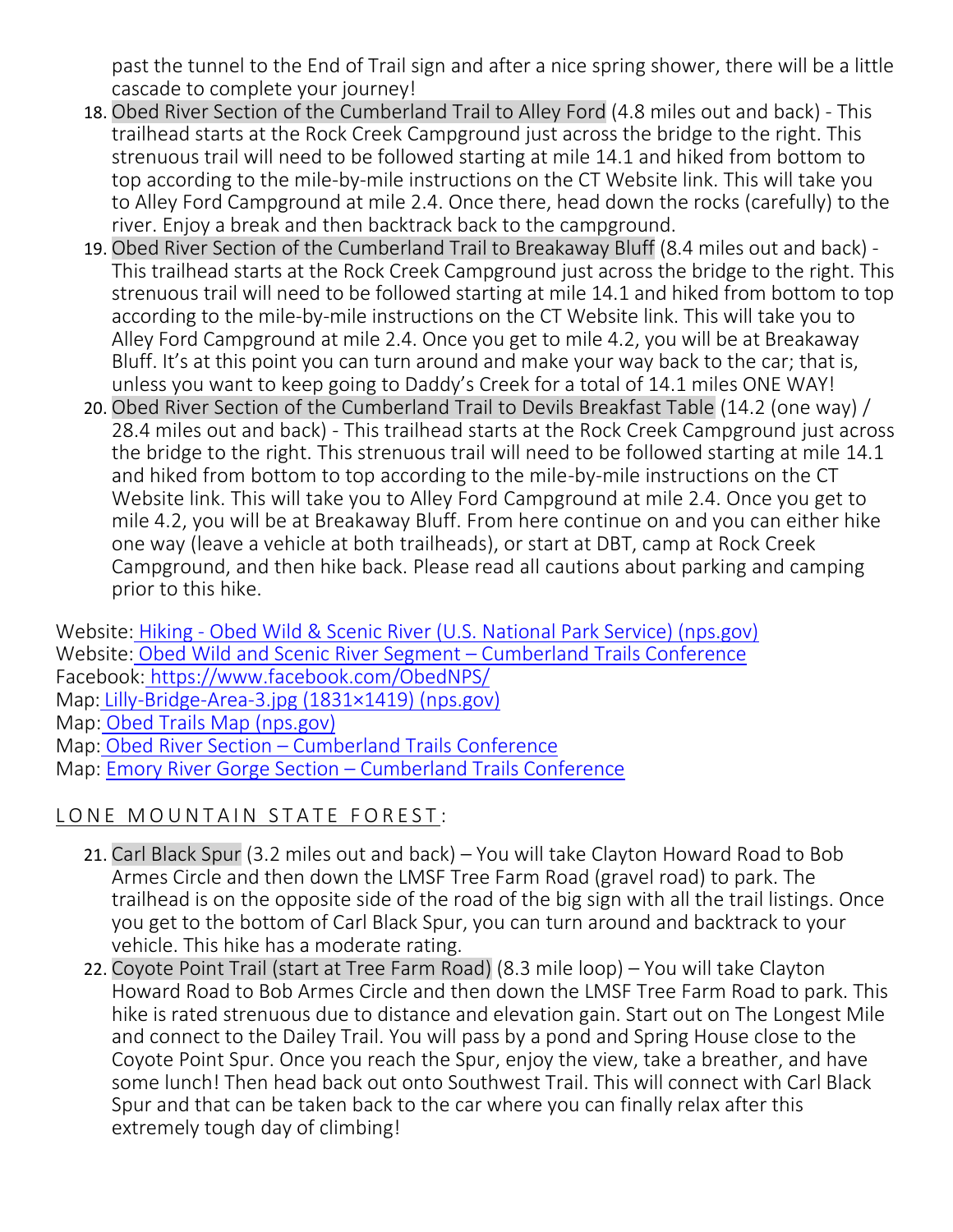23. Coyote Point Trail (start at Clayton Howard Road) (7 miles out and back) – This trail is a more strenuous and direct route to Coyote Point. Start on Smokey Bear Trail (parking area across from the Forestry Department on Clayton Howard Rd.) and connect to Dailey Trail. From there, take the Coyote Point Spur and enjoy the views! Backtrack the same route to get back to your vehicle.

Website: [Lone Mountain State Forest \(tn.gov\)](https://www.tn.gov/agriculture/forests/state-forests/lone-mountain.html) Map: (see below)



#### RUGBY STATE NATURAL AREA:

- 24. White Oak (2.3 mile loop) This easy to moderate loop takes you through a corridor of Mountain Laurel on the first leg of the journey and then through a beautiful grove of Hemlocks on the second leg.
- 25. Gentleman's Swimming Hole (0.7 mile out and back) A steep drop of 200 ft. will bring you out at the Swimming Hole with some interesting rock houses along the way. After visiting the swimming hole, head back out along the same trail.
- 26. Gentleman's Swimming Hole / Meeting of the Waters (2.5 mile loop) A steep drop of 200 ft. will bring you out at the Swimming Hole with some interesting rock houses along the way. This moderate trail will take you to the point where Clear Fork meets White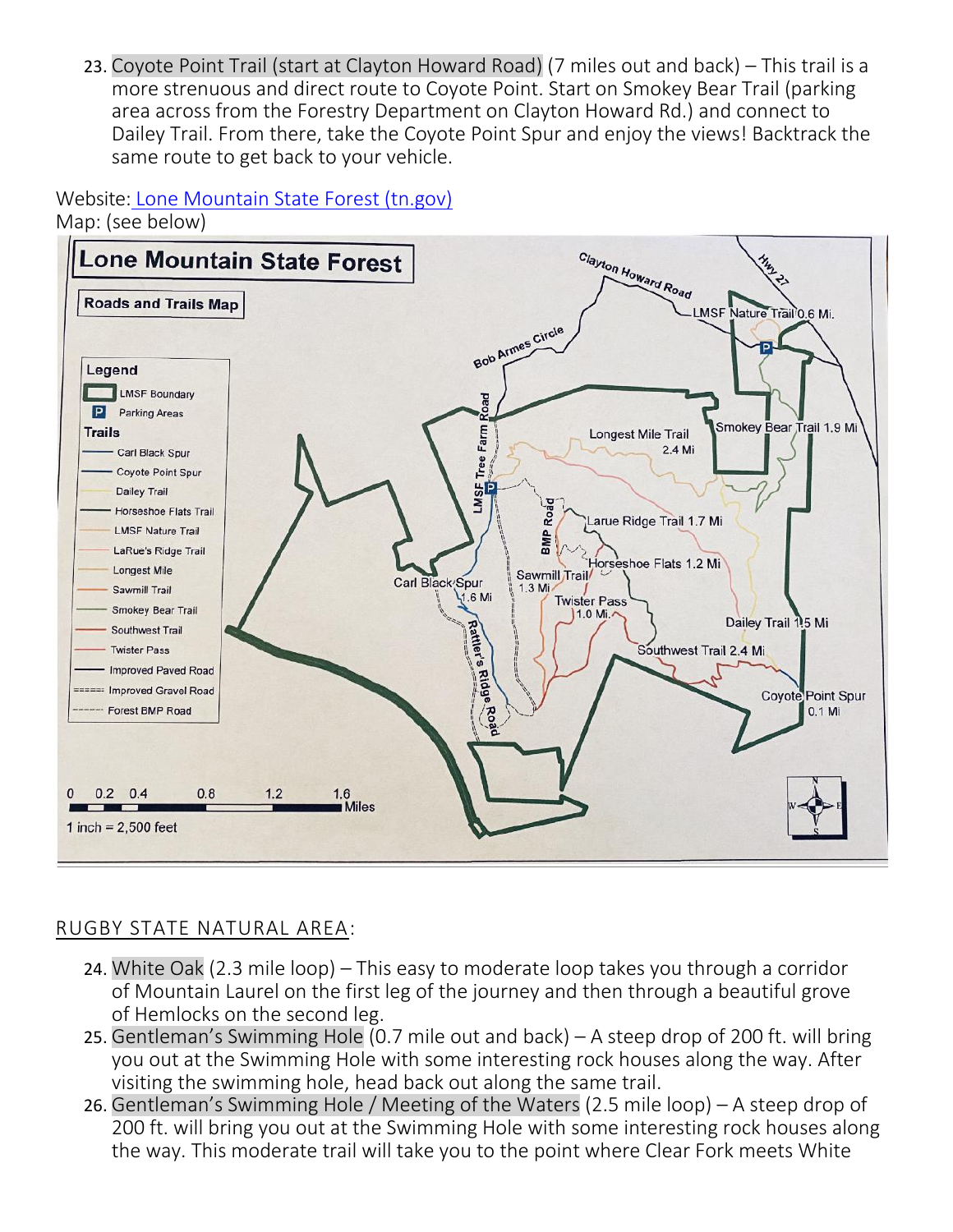Oak Creek. This loop will bring you back to Laurel Dale Cemetery where you were originally parked. This hike may be easier for some to hike clockwise.

27. Massengale Loop and Kellogg Loop (3.25 mile stacked loop) – Start at the Massengale Loop Trailhead (take a LEFT) for 0.9 miles. Once you get to the Homestead, take a LEFT onto Allerton Road Trail. Follow this for 0.5 miles until you connect to Cox Branch for another 0.15 miles. This should bring you out at Kellogg Loop Trail. Continue on the loop trail. When you reach a huge crack in some rocks, venture back and you'll find another tight squeeze. You can go through this and crawl out the other side and come out at Kellogg's Crack! Finish the loop and then backtrack to the homestead where you will continue the Massengale Loop (another 0.2 miles) back to your car.

Website: [THE OUTDOORS | Historic Rugby](https://www.historicrugby.org/the-outdoors/) Facebook: <https://www.facebook.com/historicrugby/> Map: [Rugby Trail Map | Historic Rugby](http://www.historicrugby.org/rugby-trail-map/)

# COLDITZ COVE STATE NATURAL AREA:

28. Northrup Falls (1.4 mile loop) – This beautiful hike takes you all the way around and underneath the stunning 60 ft. waterfall. On a sunny day, a rainbow can be seen in the mist of the falls! The trail is a little rugged in some areas, but if you take your time, it is manageable for the 101ers!

Website: [Colditz Cove \(tn.gov\)](https://www.tn.gov/environment/program-areas/na-natural-areas/natural-areas-east-region/east-region-/na-na-colditz-cove.html)

Map: [na\\_colditz.pdf \(tn.gov\)](https://www.tn.gov/content/dam/tn/environment/documents/na_colditz.pdf)

# POGUE CREEK CANYON STATE NATURAL AREA:

- 29. Pogue Creek Canyon Overlook (1.75 mile loop) A moderate loop that includes some massive rock houses and a wonderful view from the overlook! There is Mountain Laurel all along this trail and it's only about 5 miles from Pickett State Park!
- 30. Pogue Creek Canyon Overlook Upper Canyon Trail Mesa Top Trail (6.2 miles out and back (including Overlook Loop)) – A moderate hike to Pogue Creek Canyon overlook is covered with Mountain Laurel. Once you backtrack to the Upper Canyon Trailhead, you will begin a steep decline into the canyon. There are beautiful rock houses along the way as well as several natural arches and a hidden wet weather waterfall (if you know where to look)! When you arrive at the Mesa Top Trail intersection, take a quick left and in 0.2 miles, you should come to a viewpoint. Go back down the steps and go up the steps directly across from you. This old road will lead you back to the main trail which you will take to get back to your car. Once you get to the loop split, go in the opposite direction you came from and finish the loop.

Website: [Pogue Creek Canyon \(tn.gov\)](https://www.tn.gov/environment/program-areas/na-natural-areas/natural-areas-east-region/east-region-/na-na-pogue-creek-canyon.html)

Map: [25-pogue \(tnstateparks.com\)](https://tnstateparks.com/assets/pdf/additional-content/Pogue_Creek_Canyon_Trail_Map_2017.pdf)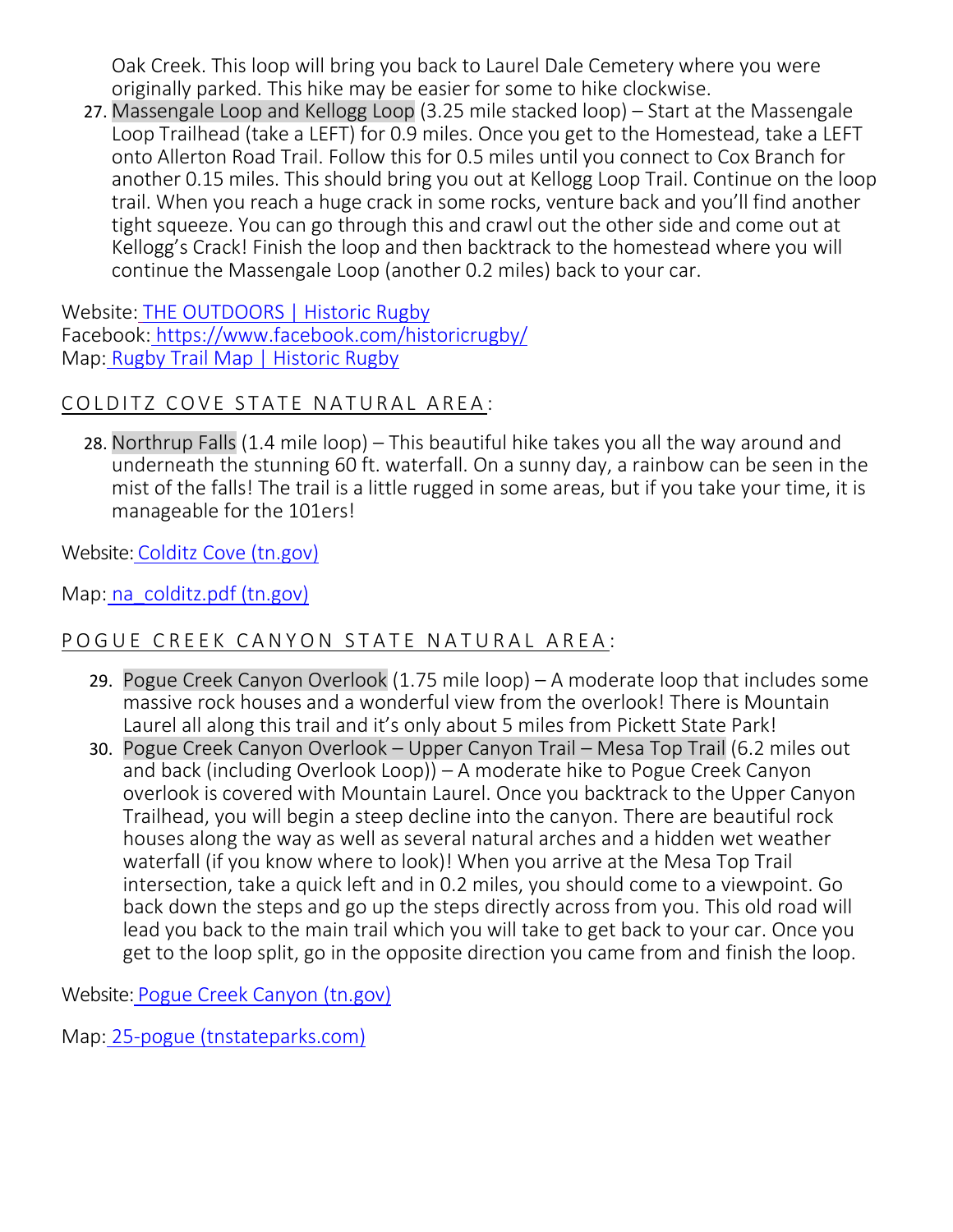#### PICKETT STATE PARK AREAS:

- 31. Hazard Cave Loop Trail (1.6 mile loop) --- This trail is rated moderate and takes you along a sandstone bluff with its main feature being Hazard Cave. If you catch it at the right time of year, you can see the amazing glowworms after dark!
- 32. Hazard Cave (0.5 miles out and back) --- This trail can be accessed from the TN 154 as you head towards Pickett State Park. This short walk takes you down a few sets of steps to a beautiful rock house and cave.
- 33. Indian Rock House (0.4 miles out and back) --- This short trail begins directly across the road from Hazard Cave and is a vast rock house that seems to go on forever. If you catch it after a spring shower, you might just see a little falls or two.
- 34. Hazard Cave / Natural Bridge (2.9 mile loop) --- Start your hike at the Park Headquarters and join the Natural Bridge trail across from Cabin 8 (about 0.2 miles from headquarters). Continue to take the LEFT forks throughout the trail to get to Hazard Cave. This should take you down a set of concrete steps to Hazard Cave and will connect you with the Hazard Cave trail.
- 34. Hidden Passage Loop (7.8 mile loop) This hike is rated difficult due to distance. The trailhead is just past the Pickett State Park entrance on the right. There are numerous rock houses throughout this hike with many amazing views and the gorgeous Crystal Falls. Once you get to Thompson Overlook, you will continue on. As you pass through the campground, know that you're very close to the end!
- 35. Hidden Passage with Double Falls AND Tunnel Trail (10.1 mile loop with spurs) This hike is rated difficult due to distance. The trailhead is just past the Pickett State Park entrance on the right. There are numerous rock houses throughout this hike with many amazing views and not just one, but also the option of two beautiful waterfalls. Crystal Falls is less than a mile in on the trail to the right and is a delicate falls where the sun shines just right, and you can see a rainbow. On a hot day, it offers a nice little reprieve! Continue on until you come to an intersection, go right on the 0.7-mile spur to get to Double Falls. Take a break and have lunch, play around in the water, and look for crawdads! Head back the way you came and take a right to continue the loop. You should pass Thompson Overlook as you continue on. Past Thompson Overlook, you will see the spur trail to Tunnel Trail. Take this interesting out and back trail, be sure to take a tour through the tunnel, and then continue on the Hidden Passage Loop. You know you're close to the car when you pass the campground! So close...keep going!!!
- 36. Pickett State Park Highlight Loop (4.6 mile loop) Start your hike at the Park Headquarters and join the Natural Bridge trail across from Cabin 8 (about 0.2 miles from headquarters). This trail will take you to an intersection where you can go to Indian Rock House and then to Hazard Cave / Window Arch. Keep following Natural Bridge Trail until you pick up the Lakeview Trail. Follow that around until you come to the intersection for the Island Trail. Complete the Island Trail and then complete Lake View until you reach your vehicle. This trail is a perimeter trail around most of the common areas of the park. A good map can be found in the book, 50 Hikes on Tennessee's Cumberland Plateau by Johnny Molloy.
- 37. Ladder Trail (0.95 mile loop) This trail is rated moderate. This loop trail follows Thompson Creek and features two single-rung ladders along sandstone bluff line. Be sure to bring water shoes, there are a few creek crossings!
- 38. Ridge Trail (2.65 mile loop) This trail is rated moderate. The trailhead can be reached via the Hazard Cave Trailhead near the picnic areas. Hike 0.15 miles on the Hazard Cave Loop trail before reaching the Ridge Trail trailhead. This trail makes a 2.5-mile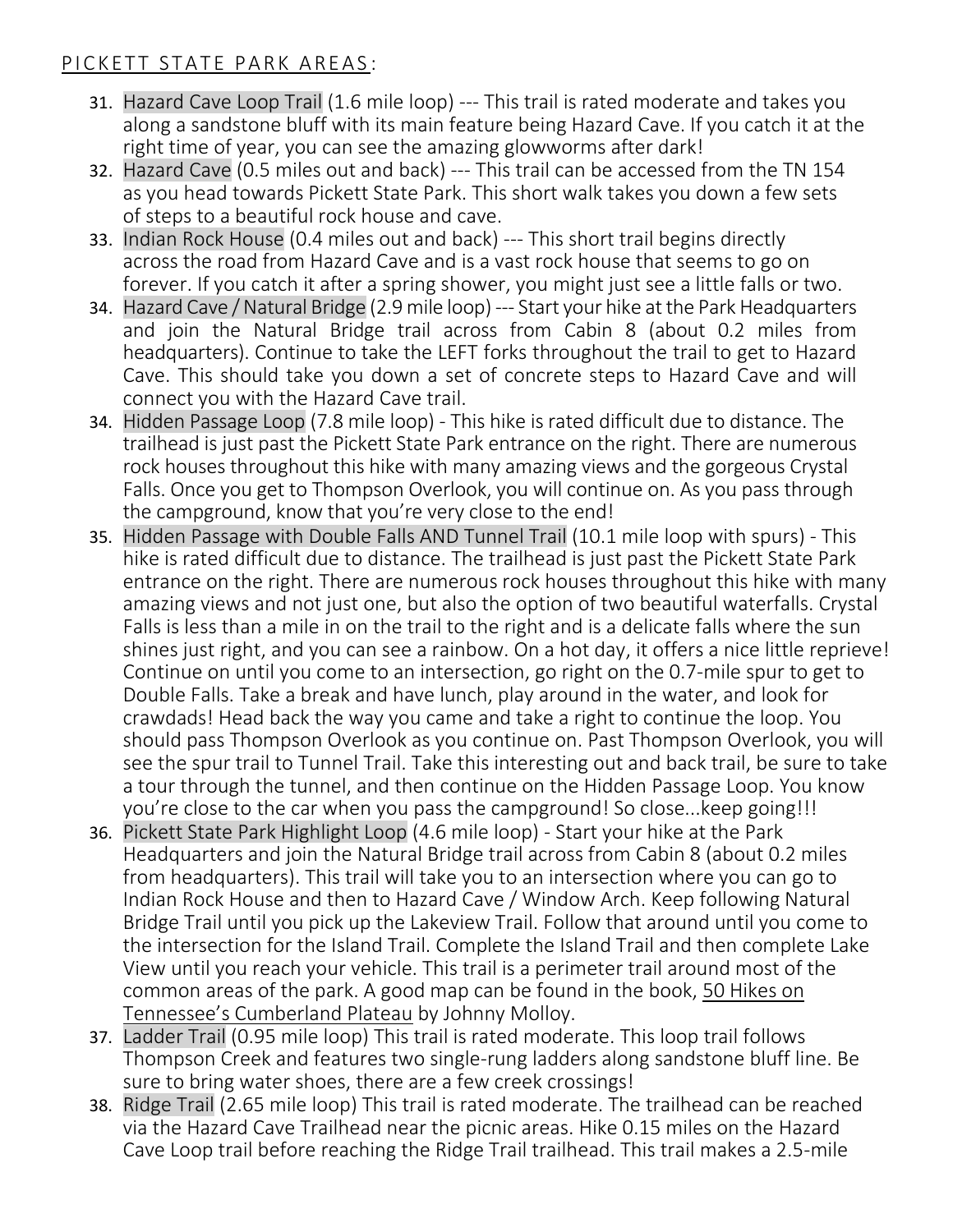loop. Caution – during high rains, this trail may be more difficult, and bridge could possibly be washed away.

Website: Pickett CCC Memorial State Park — [Tennessee State Parks \(tnstateparks.com\)](https://tnstateparks.com/parks/pickett)

Facebook: <https://www.facebook.com/pickettstatepark/?fref=ts> Map: [23-pickett \(tnstateparks.com\)](https://tnstateparks.com/assets/pdf/additional-content/park-maps/pickett-park-map.pdf)

#### BIG SOUTH FORK:

- 39. Burnt Mill Bridge Loop (3.6 mile loop) This moderate hike starts at the Burnt Mill Bridge Trailhead parking area and follows along the banks of the Clear Fork River. Along the way, you will be able to stop along the river and take in the beautiful views around you. You may even catch some folks fishing, swimming, or just floating along. There are plenty of rock houses, river views, maybe even a falls or two, and a plethora of Mountain Laurel!
- 40. Angel Falls Rapids (4 miles out and back) This easy trail follows along the river on the flat side. Once you get to the end, you can look up and see Angel Falls Overlook. Head back to the parking lot after carefully scrambling around the rocks near the rapids...carefully!
- 41. Angel Falls Overlook (5.6 miles out and back) This hike begins across the bridge from the Leatherwood Ford Parking area. This moderate to difficult hike takes you along the other side of the river for approximately two miles and then connects to Grand Gap Loop. Continue on to the Overlook and enjoy lunch on the bluff while soaking up some sun and glorious views!
- 42. Honey Creek Loop (5.63 mile loop) This hike begins at the Honey Creek Trailhead and is a very strenuous 5.63-mile loop! Along the way, you will see waterfalls, cross the creek a few times (be sure to bring water shoes), climb through boulders, and see an amazing overlook! This trail is one of my personal favorites as there is rarely a boring moment on it!
- 43. Twin Arches Loop (4.5 mile loop) This hike will take you around several rock shelters and cliffs, an old home site, and to Charit Creek Lodge.
- 44. Oscar Blevins Farm Loop (3.7 mile loop) This loop is rated easy and takes you along Grand Gap Loop Bandy Creek. There is a wet weather waterfall, several rock shelters, and the Oscar Blevins Farm. If the orange tabby cat is there, give it some love, unless you're allergic!
- 45. O&W Trail (4.6 miles out and back) Part of the John Muir Trail, the O&W Trail follows the river upstream to the Oneida and Western Railroad Bridge. This trail is rated moderate.
- 46. John Litton Farm Loop (6.3 mile loop) This moderate trail begins across from the pool and uses a portion of Duncan Hollow Multi-Use Trail and then the Litton Farm Road. Hiking the loop counter-clockwise, turn left on each of these roads to return to the campground.
- 47. Slave Falls Loop/Needle Arch (4.2 mile loop) This trailhead can be reached off of Hwy 154. Start at the Sawmill Trailhead and pick up Slave Falls Trail. The waterfall can be reached in 1.2 miles. Continue the loop and include the Needle Arches.
- 48. Middle Creek Loop (3.5 mile loop) This trailhead can be reached off of Hwy 154 (Divide Road). This hike is rated easy to moderate.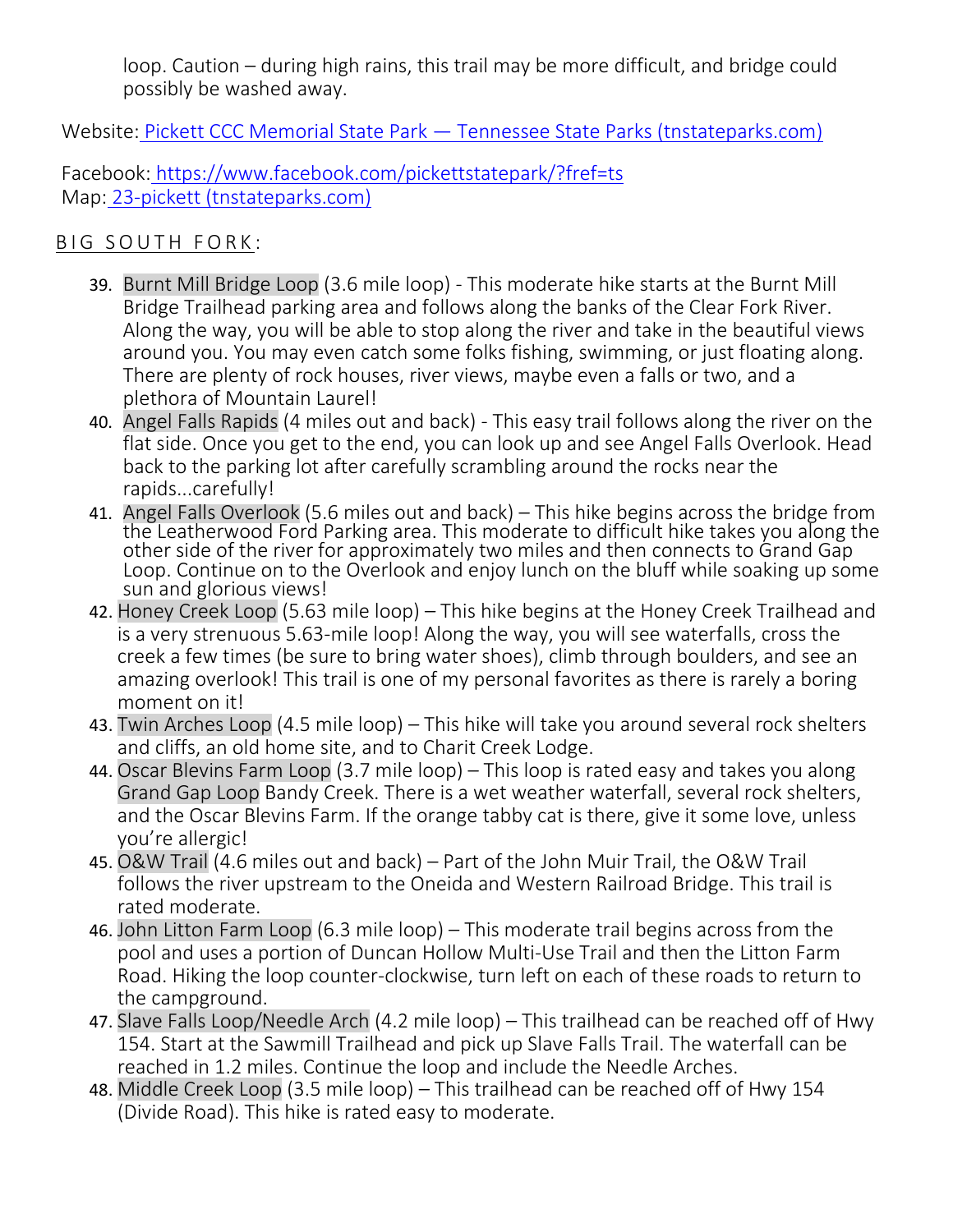- 49. Rock Creek Loop (7.1 mile loop)–There is limited parking for this trail near the Hattie Blevins Cemetery. (The sign reads 9 miles, but it is logged at 7.1 miles) This trail is rated difficult.
- 50. Blue Heron Loop (6.4 mile loop) This trail explores some of BSF on the KY side. This trail is rated moderate and has such features as Devils Jump, lots of abandoned mines, and Cracks-in-the-Rock. The trailhead can be found at the Blue Heron Visitor Complex.
- 51. Catawba Overlook/Big Spring Falls (7.48 out and back) This trail explores some of BSF on the KY side. The trailhead can be found at the Blue Heron Visitor Complex just across the bridge. This hike is rated moderate. \*Note: this waterfall is a wet-weather waterfall, so you may want to wait until after a good rain!
- 52. Yamacraw-Yahoo Falls Loop (16 mile loop/option for overnight camping [Hike-4-](https://www.nps.gov/biso/planyourvisit/upload/Hike-4-Yamacraw-Yahoo-Falls-Backcountry-Route-16-0_1_10_15.pdf) [Yamacraw-Yahoo-Falls-Backcountry-Route-16-0\\_1\\_10\\_15.pdf \(nps.gov\)\)](https://www.nps.gov/biso/planyourvisit/upload/Hike-4-Yamacraw-Yahoo-Falls-Backcountry-Route-16-0_1_10_15.pdf) – Get a little taste of the Sheltowee Trace on this amazing loop. With several waterfalls, an arch, and even camping at Alum Ford Campground, you will see what life is like on the ST and maybe even challenge yourself in 2023 to hike the entire trail! It was worth every step!!
- 53. Grand Gap Loop (7 mile loop) This trail provides amazing views of BSF. With Angel Falls Overlook along the way, you won't want to miss out on seeing for miles and miles. Directions to trailhead: from Bandy Creek Campground, pass pool on left, stay straight onto Duncan Hollow Road. Go past right turn to John Litton Farm @ mile .09 to reach Alfred Smith Road @ 2.2 mile, turn right on Alfred Smith Road for 1.9 mile; it dead-ends at the trailhead.

Website: <https://www.nps.gov/biso/planyourvisit/hiking.htm> Facebook: <https://www.facebook.com/BigSouthForkNPS/> Map: <https://www.nps.gov/biso/planyourvisit/hiking.htm>

# CUMBERLAND TRAIL STATE PARK:

- 54. Black Mountain Segment of Cumberland Trail (9 miles out and back including upper loop) – To find this trailhead, it's best to use the GPS coordinates and plug them into maps on your phone! You will park on the side of the road and the trail starts on the opposite side of the road. Along the way up, you'll pass by The Windless Cave. Please keep in mind that White Nose Syndrome is a problem in this area and adhere to the warning signs posted. You will dread life as you head through the numerous switchbacks, but your reward will soon be in sight! Enjoy the huge boulder field and ascend the stairs to reach the Black Mountain Trail. Head right and you will soon come to the sign for the Overlook. After you take in the breathtaking views, head back to the trail and continue right to finish the loop. You will see a neat little spring well and an old chimney. Finish the loop and then head back down the way you came. Watch out for traffic as you cross the road back to your vehicle, you may be moving a little slower than when you started!
- 55. Black Mountain Loop (1.8 mile loop) From the parking lot, you will begin the trail and right away see a neat little spring well and an old chimney. Continue around the loop and be sure to stop by the Overlooks for some fantastic views. If you feel a little adventurous, trek down the main CT trail through the steps in the crack and spend some time at the boulder field!